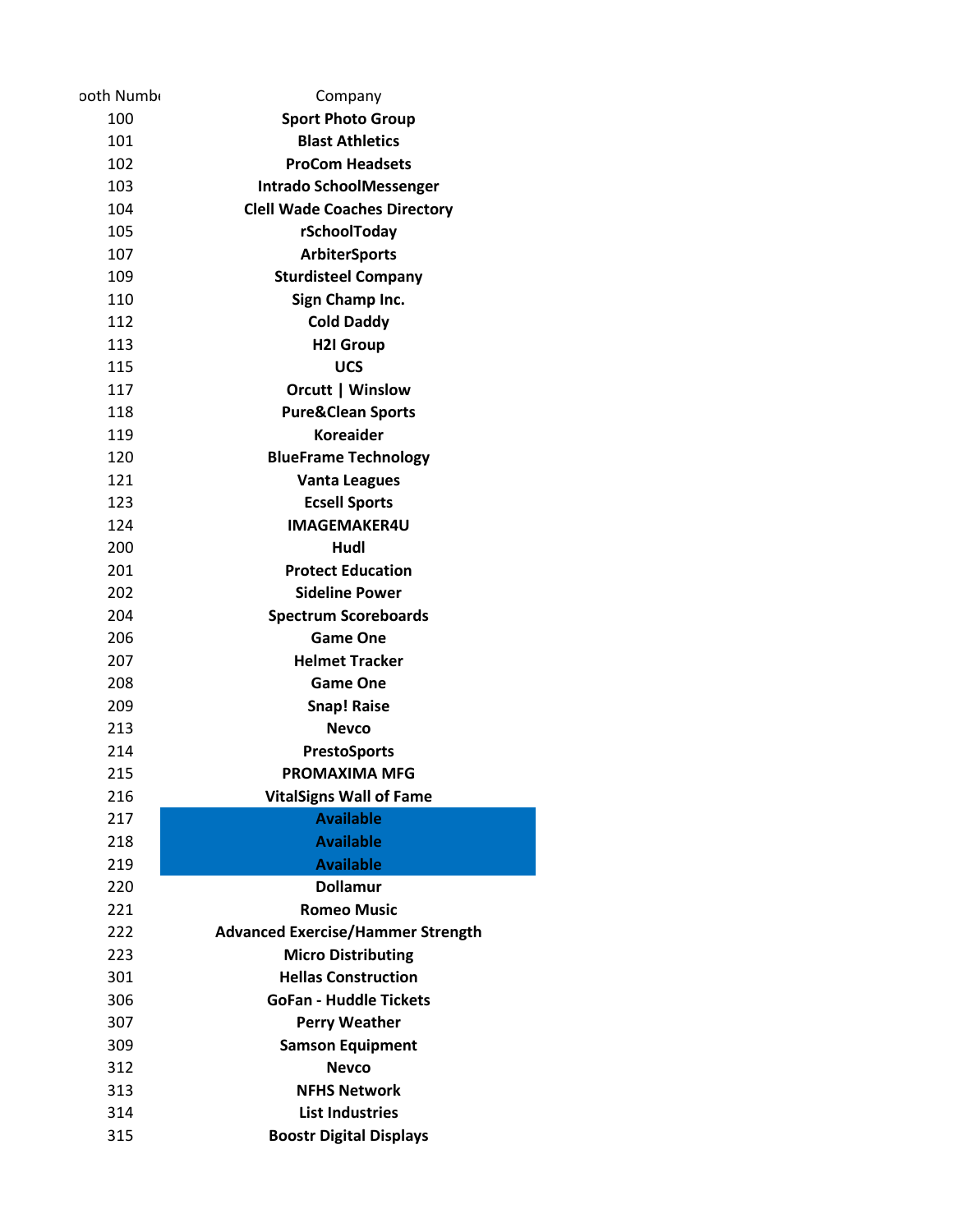| 316 | <b>Pixellot Coaching Analysis</b>           |
|-----|---------------------------------------------|
| 317 | Sports Imports, Inc.                        |
| 318 | <b>DreamSeat</b>                            |
| 319 | <b>Mascot Media</b>                         |
| 320 | <b>Turf Tank</b>                            |
| 321 | <b>GameTime Wraps</b>                       |
| 322 | AEM                                         |
| 323 | <b>Concordia University, Irvine</b>         |
| 401 | <b>Ticket Spicket</b>                       |
| 406 | <b>Gipper</b>                               |
| 407 | Whataburger                                 |
| 409 | <b>HWH</b>                                  |
| 412 | Covington / The Ponder Co.                  |
| 413 | <b>Symmetry Sports Construction</b>         |
| 414 | <b>Biamp</b>                                |
| 415 | <b>CEI Sports Engineering</b>               |
| 416 | <b>XacTraK</b>                              |
| 417 | <b>Rogers Athletic</b>                      |
| 418 | Covermaster Inc.                            |
| 419 | <b>Impact Athletic</b>                      |
| 420 | <b>OES Scoreboards</b>                      |
| 421 | CoachComm, LLC                              |
| 422 | <b>Techline Sports Lighting</b>             |
| 423 | <b>PLAE Vertical Inc.</b>                   |
| 501 | <b>Varsity Brands</b>                       |
| 506 | <b>Daktronics</b>                           |
| 507 | <b>HomeTown Ticketing</b>                   |
| 512 | <b>Danley Sound Labs</b>                    |
| 513 | <b>PBK Sports</b>                           |
| 514 | <b>PBK Sports</b>                           |
| 515 | <b>PBK Sports</b>                           |
| 516 | <b>Pasadena Sporting Goods</b>              |
| 517 | <b>LISCO Sports</b>                         |
| 518 | Fielder's Choice, Inc.                      |
| 519 | <b>Texas Sports &amp; Civil Engineering</b> |
| 520 | <b>Neptune GameTime</b>                     |
| 521 | <b>Sports Field Solutions</b>               |
| 522 | <b>Rank One</b>                             |
| 523 | <b>GermBlast</b>                            |
| 601 | <b>Paragon Sports Constructors</b>          |
| 607 | <b>Brock USA</b>                            |
| 612 | <b>Musco Sports Lighting</b>                |
| 613 | <b>RFS Sports</b>                           |
| 614 | <b>DIS.IN.FX</b>                            |
| 615 | <b>Watchfire Signs</b>                      |
| 616 | <b>Equalis Group</b>                        |
| 617 | The Brokerage Store, Inc.                   |
|     |                                             |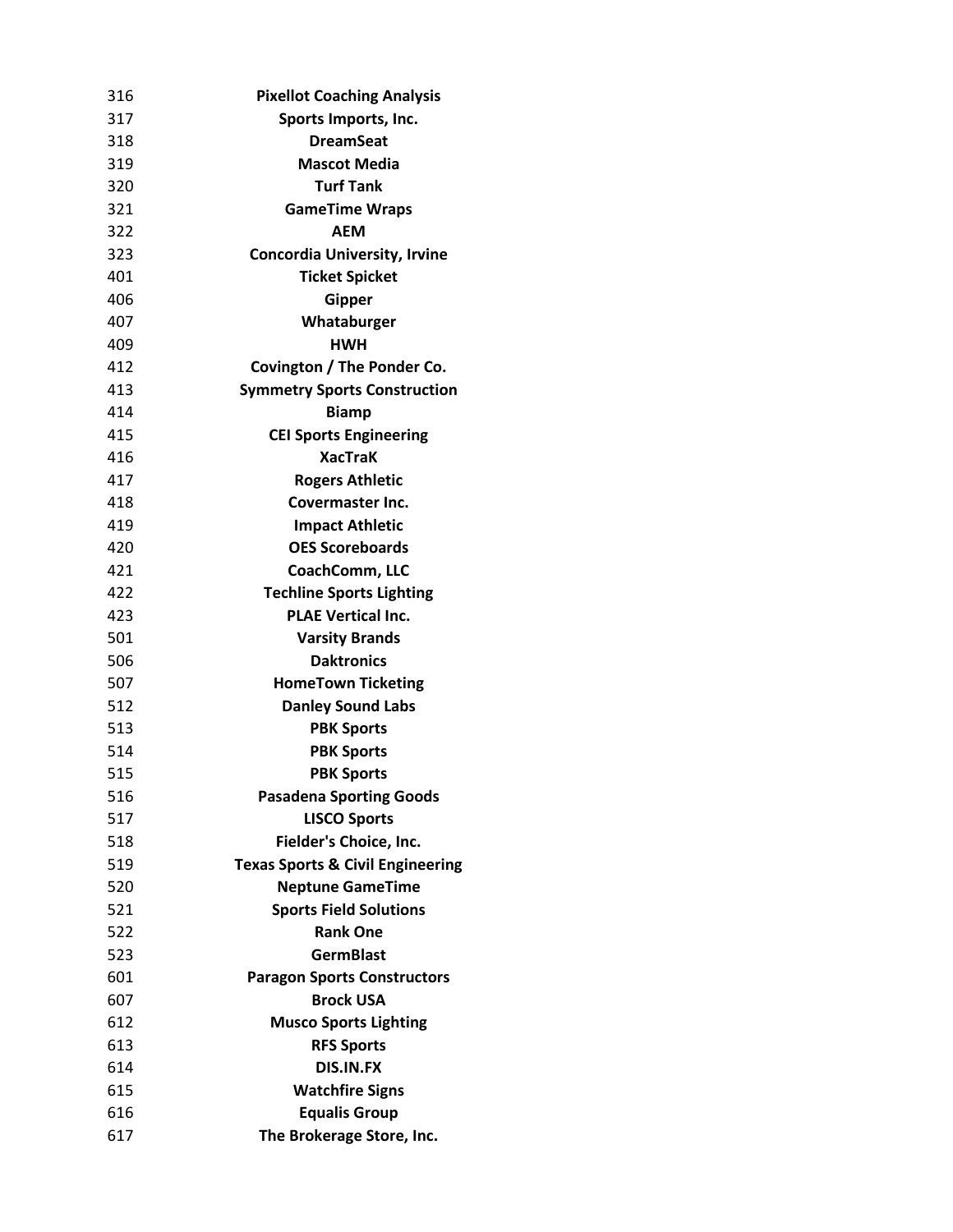| 618 | <b>Texas Beef Council</b>                      |
|-----|------------------------------------------------|
| 619 | <b>Texas HS Football</b>                       |
| 620 | <b>The FlipSled</b>                            |
| 621 | <b>Coaches Video LLC</b>                       |
| 622 | <b>Net Connection, LLC</b>                     |
| 623 | <b>Quality Hardwood Floors</b>                 |
| 701 | sportsYou                                      |
| 705 | <b>Huckabee</b>                                |
| 706 | <b>Honest Game</b>                             |
| 707 | <b>VYPE Media, LLC</b>                         |
| 708 | <b>Equitable Advisors</b>                      |
| 709 | <b>DTN</b>                                     |
| 712 | <b>RFS Sports</b>                              |
| 713 | <b>Tarkett Sports</b>                          |
| 714 | <b>Reliance Architecture LLC</b>               |
| 715 | Lifesaver's Preventative Health Screenings     |
| 716 | <b>Richey Athletics</b>                        |
| 717 | THSADA                                         |
| 718 | <b>RS3 Turf</b>                                |
| 719 | <b>Sock Concepts LLC</b>                       |
| 720 | <b>Athletic Surveys by LifeTrack</b>           |
| 721 | <b>TicketReturn</b>                            |
| 722 | Power Lift                                     |
| 723 | <b>Frio Hydration</b>                          |
| 800 | <b>LPA Design Studios</b>                      |
| 801 | <b>VCRNow / Formetco</b>                       |
| 803 | <b>VCRNow / Formetco</b>                       |
| 804 | <b>Balfour</b>                                 |
| 805 | <b>Gilman Gear</b>                             |
| 806 | <b>Sportsfield Specialties</b>                 |
| 807 | Gilman Gear                                    |
| 808 | <b>Mammoth Construction</b>                    |
| 809 | <b>Stantec</b>                                 |
| 813 | <b>Varsity Group</b>                           |
| 814 | <b>OMNIA Partners</b>                          |
| 815 | <b>Waterboy Graphics Powered By BSN SPORTS</b> |
| 816 | TR Facility Services L.L.C.                    |
| 817 | <b>Meca Sportswear</b>                         |
| 818 | <b>NIAAA</b>                                   |
| 819 | <b>Kwik Goal</b>                               |
| 820 | <b>X-GRAIN SPORTSWEAR</b>                      |
| 821 | <b>EMA Sport Solutions LLC</b>                 |
| 822 | <b>SSR Jackets</b>                             |
| 823 | <b>Available - Premium</b>                     |
| 901 | Sideline Interactive                           |
| 902 | 99Pledges                                      |
| 903 | Qannection                                     |